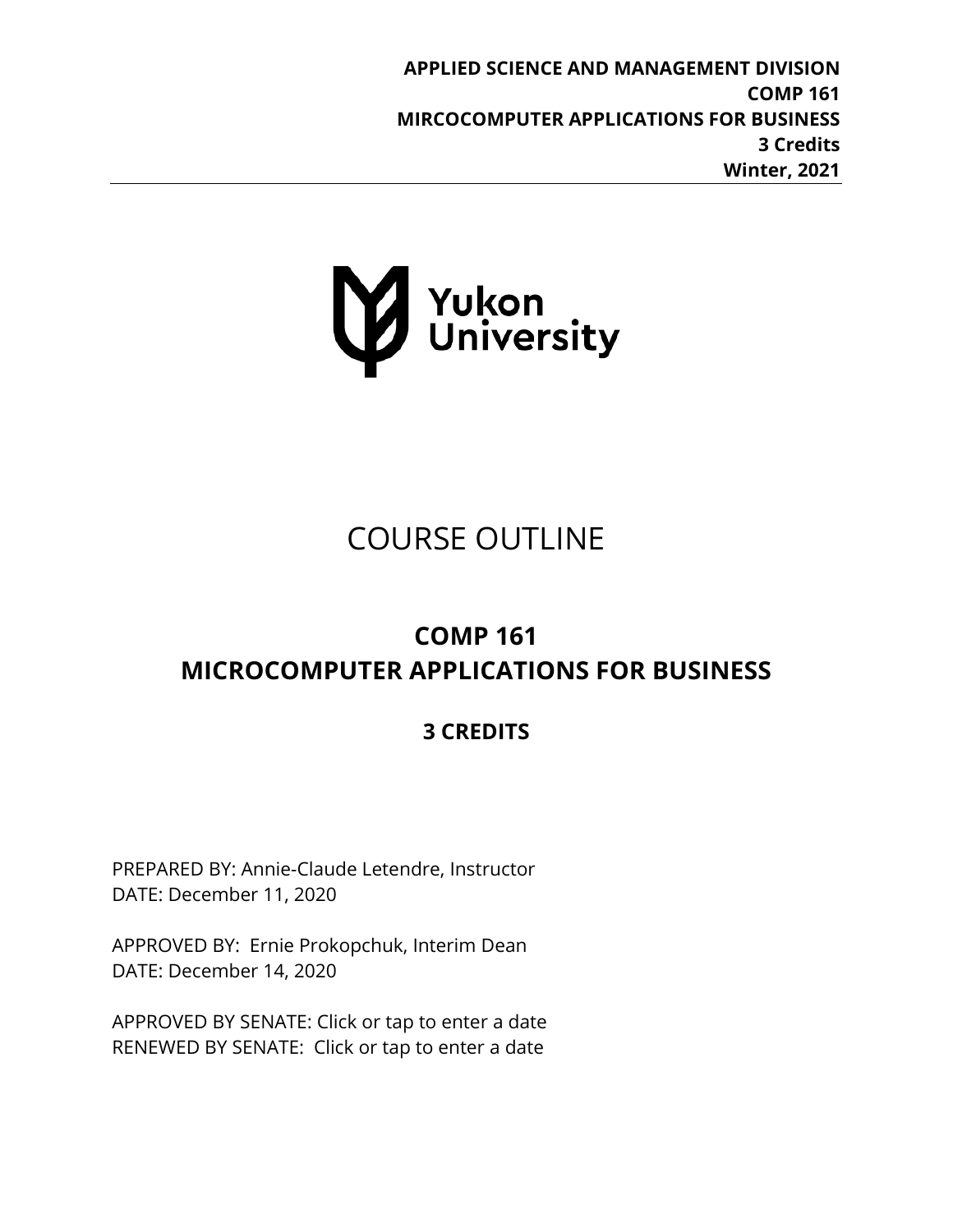**APPLIED SCIENCE AND MANAGEMENT DIVISION COMP 161 MIRCOCOMPUTER APPLICATIONS FOR BUSINESS 3 Credits Winter, 2021**





This work is licensed under the Creative Commons Attribution-NonCommercial-ShareAlike 4.0 International License. To view a copy of this license, visit http://creativecommons.org/licenses/by-nc-sa/4.0/.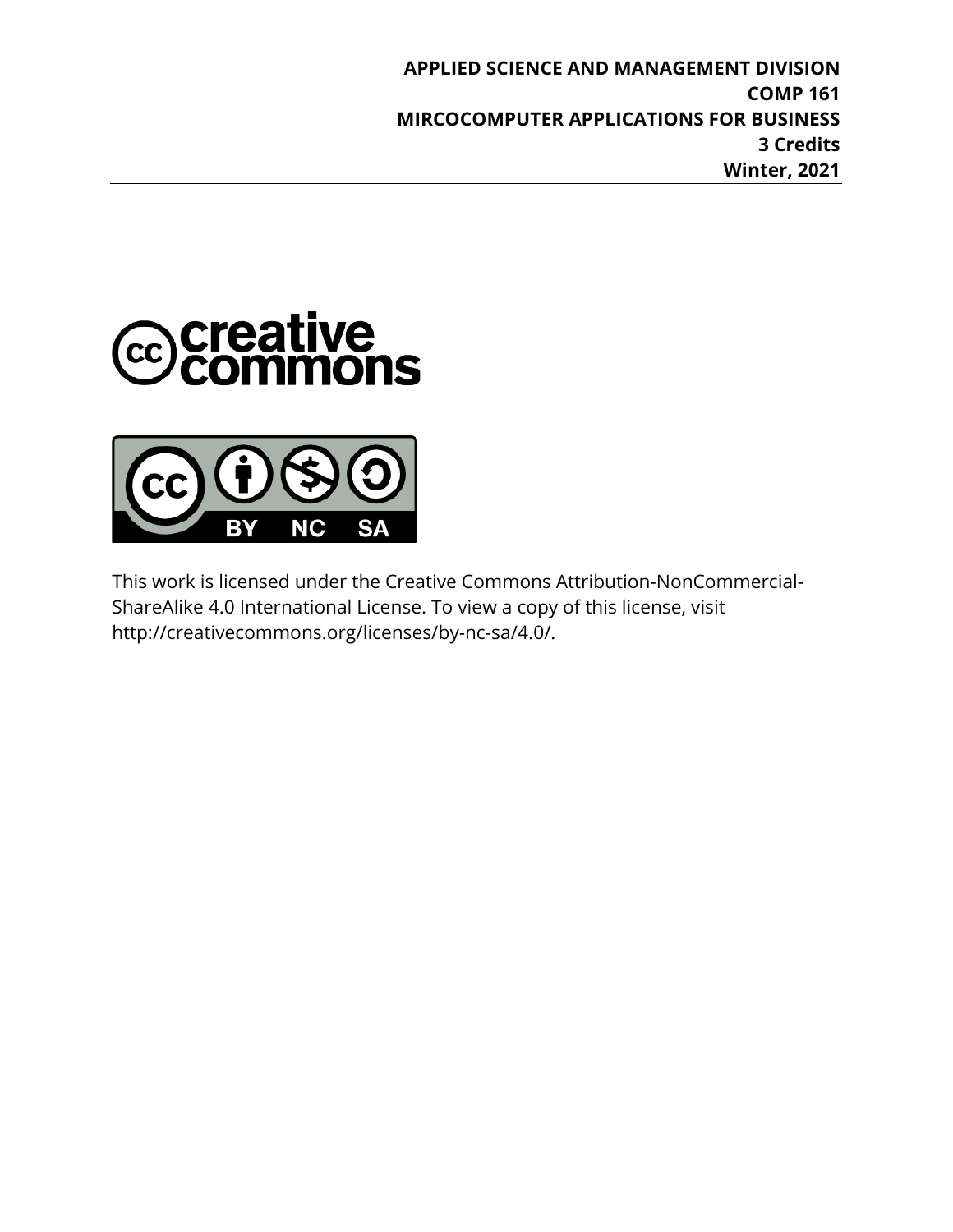### **MICROCOMPUTER APPLICATIONS FOR BUSINESS**

**INSTRUCTOR: Annie-Claude Letendre OFFICE HOURS: tbd OFFICE LOCATION: A2208 CLASSROOM: online E-MAIL: aletendre@yukonu.ca TIME: W 1:00-2:25 PM TELEPHONE: 867 456-6984 DATES: January 6th – April 13th**

#### **COURSE DESCRIPTION**

The goal of COMP 161 is for students to become independent and effective computer application users, in both their current studies and future careers. The course will provide students with hands-on interaction with common applications for analysis and problem-solving. It is not a training course in specific software. Students will have practical knowledge of common business situations in a multination's context in which computer applications are used. The course is intended to provide students with a foundation for further independent learning.

#### **PREREQUISITES**

Students are required to have a working ability with Windows, good keyboarding and mouse skills, grammar and spelling skills along with good skills in problem-solving mathematics. Video tutorial information will be available in the Learning Commons for students to work through on a self-study basis outside of class time to familiarize themselves with the basics of the software application programs used in class. (Note that students are expected to have those abilities in mathematics normally indicated by a minimum grade of 75% in Grade 11 math or 75% in MATH 050 prior to entering the course).

#### **RELATED COURSE REQUIREMENTS**

Windows computer required with Microsoft Office 2016 installed.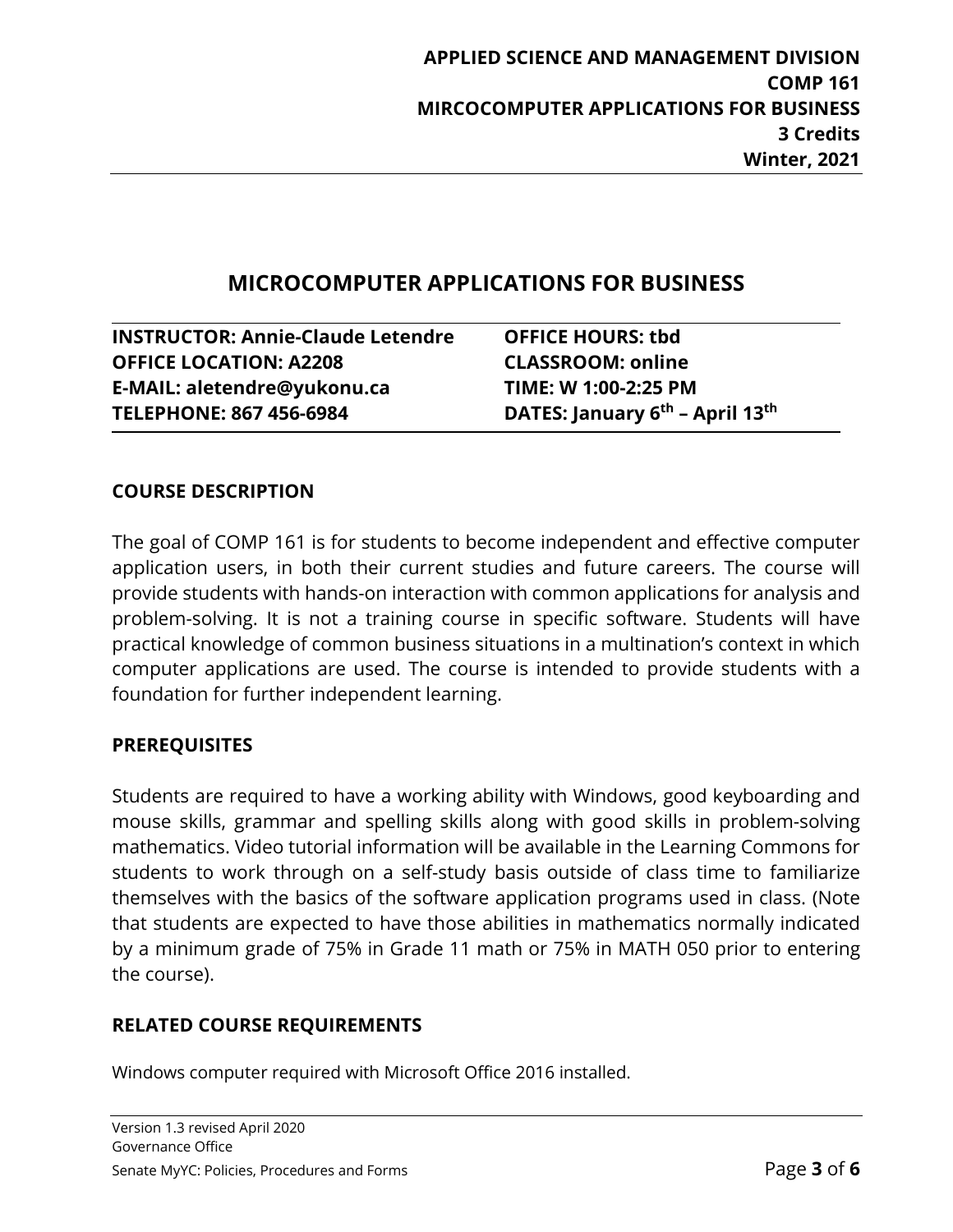#### **EQUIVALENCY OR TRANSFERABILITY**

Transferability will be determined be the receiving institution.

#### **LEARNING OUTCOMES**

*Upon successful completion of the course, students will be able to:*

- Create business correspondence (letters, proposals and reports) effectively using templates, styles and mail merge.
- Create appropriate charts to properly represent the analysis of business data.
- Apply the elements of a good business presentation using appropriate computer applications.
- Create a basic web page for a business using generally accepted web design guidelines.
- Demonstrate the ability to work in a team environment sharing individual knowledge of computer applications.

#### **COURSE FORMAT**

This course will be a total of 45 hours. Classes will include lectures and some online learning on Moodle.

#### **ASSESSMENTS:**

#### **Attendance & Participation**

Students are expected to attend regularly, complete all assignments, come to class ready and prepared to learn, and participate actively in class activities.

#### **Assignments**

There will be 4 assignments based on material learned.

A minimum of 50% is required to pass this course.

**Late assignments will lose 10% per day penalty for each of the first three days.**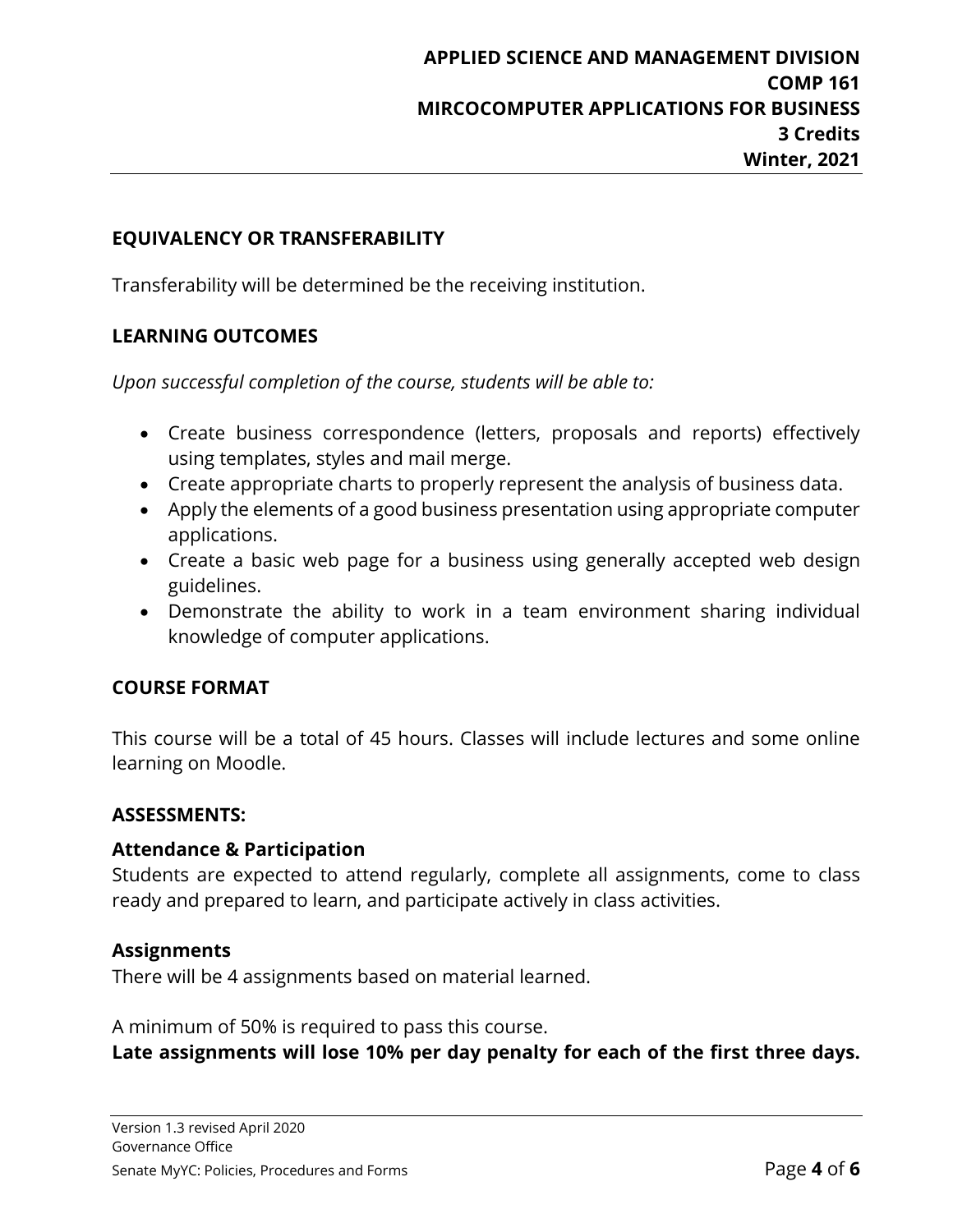**The due date is considered Day 1. No assignment will be marked after the threeday penalty period.** 

| EVALUATION:  |      |
|--------------|------|
| Assignment 1 | 20%  |
| Assignment 2 | 20%  |
| Assignment 3 | 30%  |
| Assignment 4 | 30%  |
| Total        | 100% |

### **EVALUATION:**

#### **REQUIRED TEXTBOOKS AND MATERIAL**

Shelly Cashman Series: Microsoft Office 365 OFFICE 2016 (Intermediate). Boston, MA: Cengage Learning. ISBN 9781337496919.

#### **ACADEMIC AND STUDENT CONDUCT**

Information on academic standing and student rights and responsibilities can be found in the current Academic Regulations that are posted on the Student Services/ Admissions & Registration web page.

#### **PLAGIARISM**

Plagiarism is a serious academic offence. Plagiarism occurs when a student submits work for credit that includes the words, ideas, or data of others, without citing the source from which the material is taken. Plagiarism can be the deliberate use of a whole piece of work, but more frequently it occurs when students fail to acknowledge and document sources from which they have taken material according to an accepted manuscript style (e.g., APA, CSE, MLA, etc.). Students may use sources which are public domain or licensed under Creative Commons; however, academic documentation standards must still be followed. Except with explicit permission of the instructor, resubmitting work which has previously received credit is also considered plagiarism. Students who plagiarize material for assignments will receive a mark of zero (F) on the assignment and may fail the course. Plagiarism may also result in dismissal from a program of study or the University.